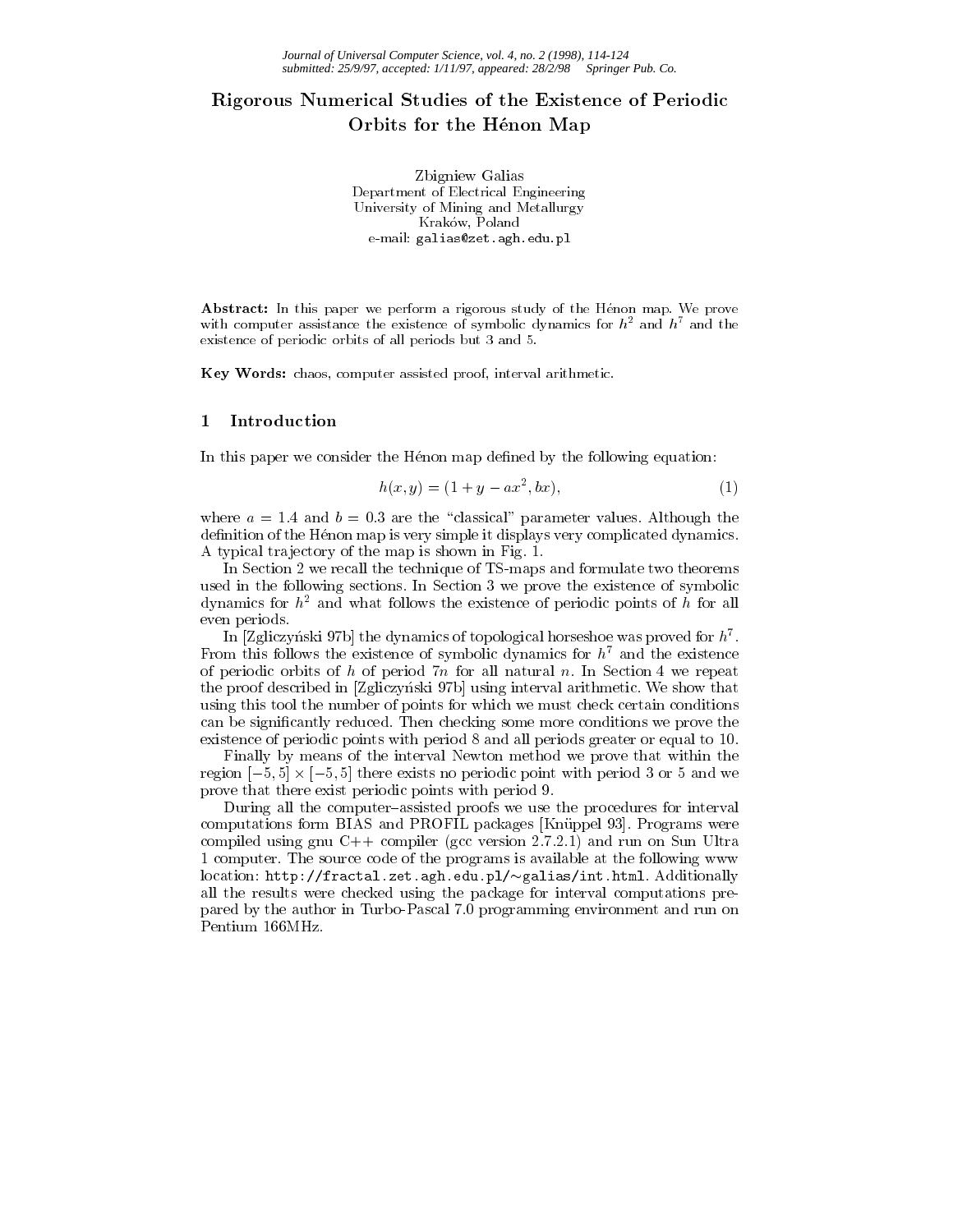

Figure 1: A trajectory of the Henon map. 3000 points of the trajectory starting from the initial conditions:  $x = 0$ ,  $y = 0$  after a short transient (100 iterations) are plotted.

## $2$  TS-Maps

One of the tools we use in our study is the technique of TS-maps (topological shifts) introduced in [Zgliczynski 97a, Zgliczynski 97b]. This technique can be used to prove the existence of an infinite number of periodic orbits for a given system. It combines existence results based on the fixed point index theory and computer-assisted computations, necessary to verify assumptions of the existence theorem.

Here we consider a special case of TS-maps defined on two sets  $N_0$  and  $N_1$ . For the general case see [Zgliczynski 97b]. Let the sets  $N_0$ ,  $N_1$ ,  $E_0$ ,  $E_1$ ,  $E_2$  be as depicted in Fig. 2. The important property of this sets is that  $E_0$  lies on the left hand side of the sets  $N_0$  and  $N_1$ , the set  $E_1$  lies between  $N_0$  and  $N_1$  and  $E_2$  lies on the right hand side of  $N_0$  and  $N_1$ . Certain deformations of these sets are also possible (see [Zgliczynski 97b]). Let <sup>W</sup> =N0 [ N1 [ E0 [ E1 [ E2. By intW we denote the interior of W. We will say that the image of  $N_i$  covers horizontally the set  $N_i$  if the image of one of the vertical edges of  $N_i$  lies on the right hand side of  $N_j$  while the image of the second vertical edge lies on the left hand side of Nj . For example image of N0 covers from the  $\alpha$  and  $\beta$  if  $\alpha$   $\beta$   $(=\langle 1,0\rangle )$   $=\alpha$  is example.  $f$  (R(N))  $f$  is easily (H(N))  $f$  is easily (H(N))  $f$  (R(N))  $f$  =  $f$ ) where  $f$  (N)) and  $\pi$  (NNO) and  $\pi$ denote respectively the left and right vertical edges of  $N_0$ .

 $\mathcal{L}$  be a continuous map denotes map denotes we consider the  $\mathcal{L}$ two special cases of TS-maps. They are described in detail in [Galias 97]. The first case involves maps with topological horseshoe embedded (compare Fig. 2a).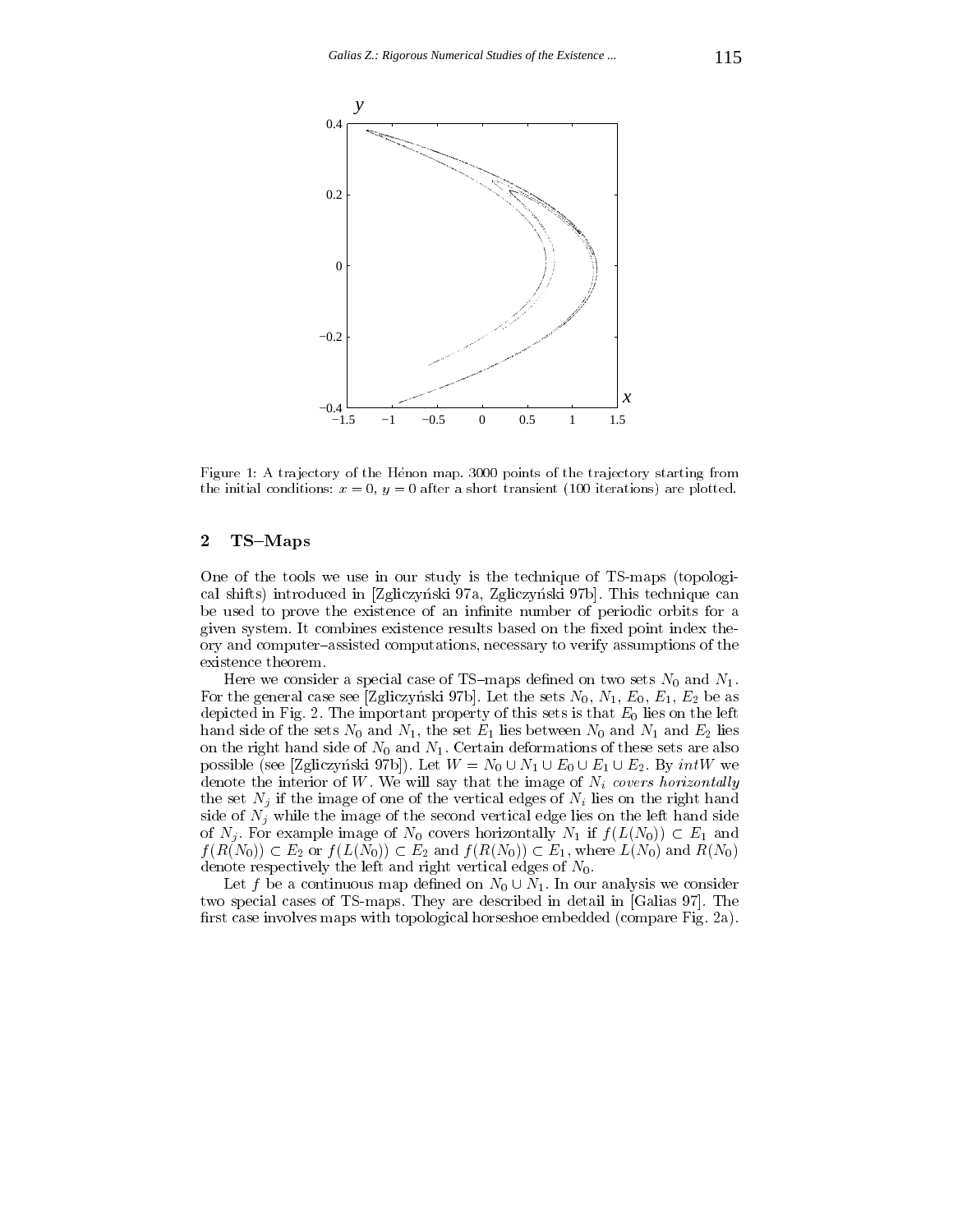

Figure 2: Images of sets  $N_0$  and  $N_1$  for the horseshoe map (a) and the deformed horseshoe map (b). For the horseshoe map the images of vertical edges of  $N_0$  lie one in  $E_0$  and the second in  $E_2$  and similarly for  $N_1$ . For the deformed horseshoe the only difference is that the image of one of the vertical edges of  $N_1$  is enclosed in  $E_1$  instead of  $E_2$ 

**Theorem 1.** If  $f(x_0), f(x_1) \in iniv$ , the image of  $x_0$  covers horizontally the sets N0 and N1 (vertical edges of N0 are mapped by f in such a way that the such a image of one of the edges is enclosed in E0,while the second one is enclosed  $m$  E2), and the image of Iv1 covers horizontally Iv0 and Iv1 then for any finite

sequence 
$$
a_0, a_1, \ldots, a_{n-1} \in \{0, 1\}
$$
 there exists a point x satisfying  
 $f^i(x) \in N_{a_i}$  for  $i = 0, \ldots, n-1$  and  $f^n(x) = x$ .

In this case one can also prove that the full shift on two symbols with the transition matrix [Robinson 95]

$$
\begin{pmatrix} 1 & 1 \\ 1 & 1 \end{pmatrix} \tag{2}
$$

is embedded in the map f. Non-zero element  $a_{ij}$  of the transition matrix means that the image of  $\mathcal{N}$  and a point  $\mathcal{N}$  is  $\mathcal{N}$  . In the canonical point  $\mathcal{N}$  is a point  $\mathcal{N}$  and  $\mathcal{N}$  is a point  $\mathcal{N}$  and  $\mathcal{N}$  is a point  $\mathcal{N}$  is a point  $\mathcal{N}$  is a point  $\mathcal{N}$  i that f  $\mathcal{F} \setminus \mathcal{F}$  is a nj  $\mathcal{F}$ 

The next theorem is important for maps with the deformed horseshoe embedded (compare Fig. 2b). From the set of *n*-element sequences with elements from the set  $\{0,1\}$  let us choose sequences, which do not contain the subsequence  $(1, 1):$ 

$$
T_n = \{ (a_0, \ldots, a_{n-1}) \in \{0, 1\}^n : (a_j, a_{(j+1) \bmod n}) \neq (1, 1) \text{ for } 0 \leq j < n \}. \tag{3}
$$

**Theorem 2.** If  $f(N_0), f(N_1) \subset intW$ , image of  $N_0$  covers horizontally the sets  $N_0$  and  $N_1$ , image of  $N_1$  covers horizontally the sets  $N_0$ , then for any finite sequence  $a = (a_0, a_1, \ldots, a_{n-1}) \in I_n$  there exists a point x satisfying

$$
f^{i}(x) \in N_{a_{i}}
$$
 for  $i = 0, ..., n - 1$  and  $f^{n}(x) = x$ . (4)

In this case the subshift on two symbols with the transition matrix

$$
\begin{pmatrix} 1 & 1 \\ 1 & 0 \end{pmatrix} \tag{5}
$$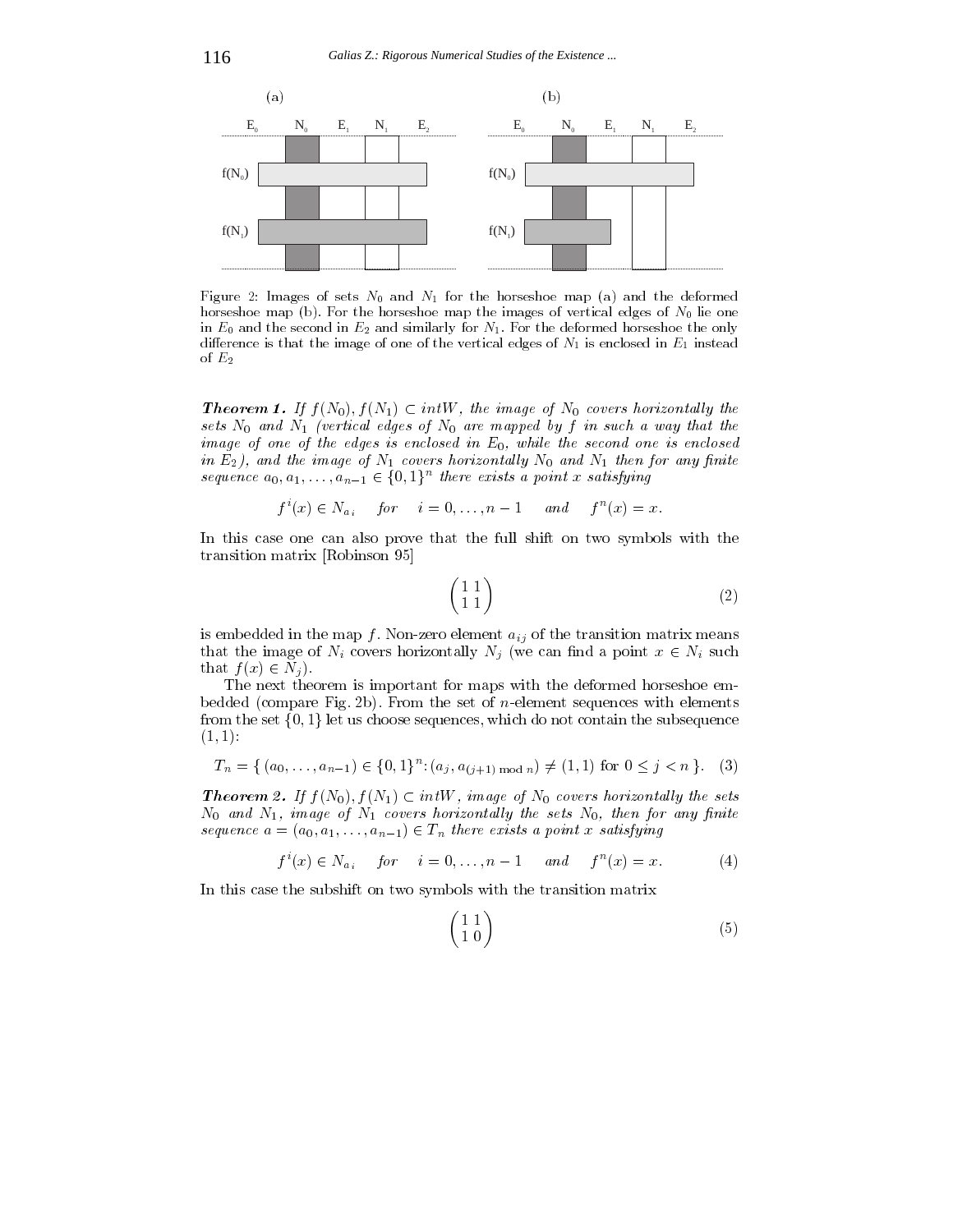is embedded in  $f$ .

If  $f$  is one-to-one one has to check only the conditions concerning the edges of sets Ni . Instead of proving that f (Ni) is such that f (Ni) is such that f (Ni) is such that f (Ni) is such that f (Ni) is such that f (Ni) is such that f (Ni) is such that f (Ni) is such that f (Ni) is such that f (N  $f$  (bd(Ni)) intervalses the  $\mathcal{O}(N)$  denotes the set of the set  $\mathcal{O}(N)$  . This is a set  $\mathcal{O}(N)$ conclusion from Jordan's theorem (compare [Galias 97]).

## 3 Symbolic Dynamics for  $h^2$  — Deformed Horseshoe

In this section we show using the technique described previously that the subshift on two symbols with the transition matrix (5) (the deformed topological  $\max$  is embedded in  $n^2$ .



Figure 3: The definition of the sets  $N_0$  and  $N_1$  for the proof of symbolic dynamics for  $\boldsymbol{h}^2$ 

Let us define the sets  $N_i$  as follows:  $N_0$  is a quadrangle  $A_1A_2A_3A_4$  and  $N_1$ is the quadrangle  $A_5A_6A_7A_8$ , where  $A_1 = (-0.82, 0.29), A_2 = (-0.82, 0.39),$  $A_3 = (-0.26, 0.34), A_4 = (-0.26, 0.24), A_5 = (0, 0.19), A_6 = (0.08, 0.29), A_7 =$  $(0.42, 0.2)$  and  $A_8 = (0.34, 0.1)$  (compare Fig. 3). We also define sets  $E_0, E_1$ and  $E_2$  lying respectively to the left, between and to the right of the sets  $N_0$ and  $N_1$ . The set  $E_0$  is a half-stripe lying on the left hand side of  $N_0$  defined by straight lines  $A_2A_3$ ,  $A_4A_1$  and  $A_1A_2$ .  $E_1$  is the quadrangle  $\overline{A_4A_3A_6A_5}$ .  $E_2$ is a half-stripe lying on the right hand side of  $N_1$ , defined similarly as  $E_0$ . Let  $\mathbf{L}$  is a contract of the contract of  $\mathbf{L}$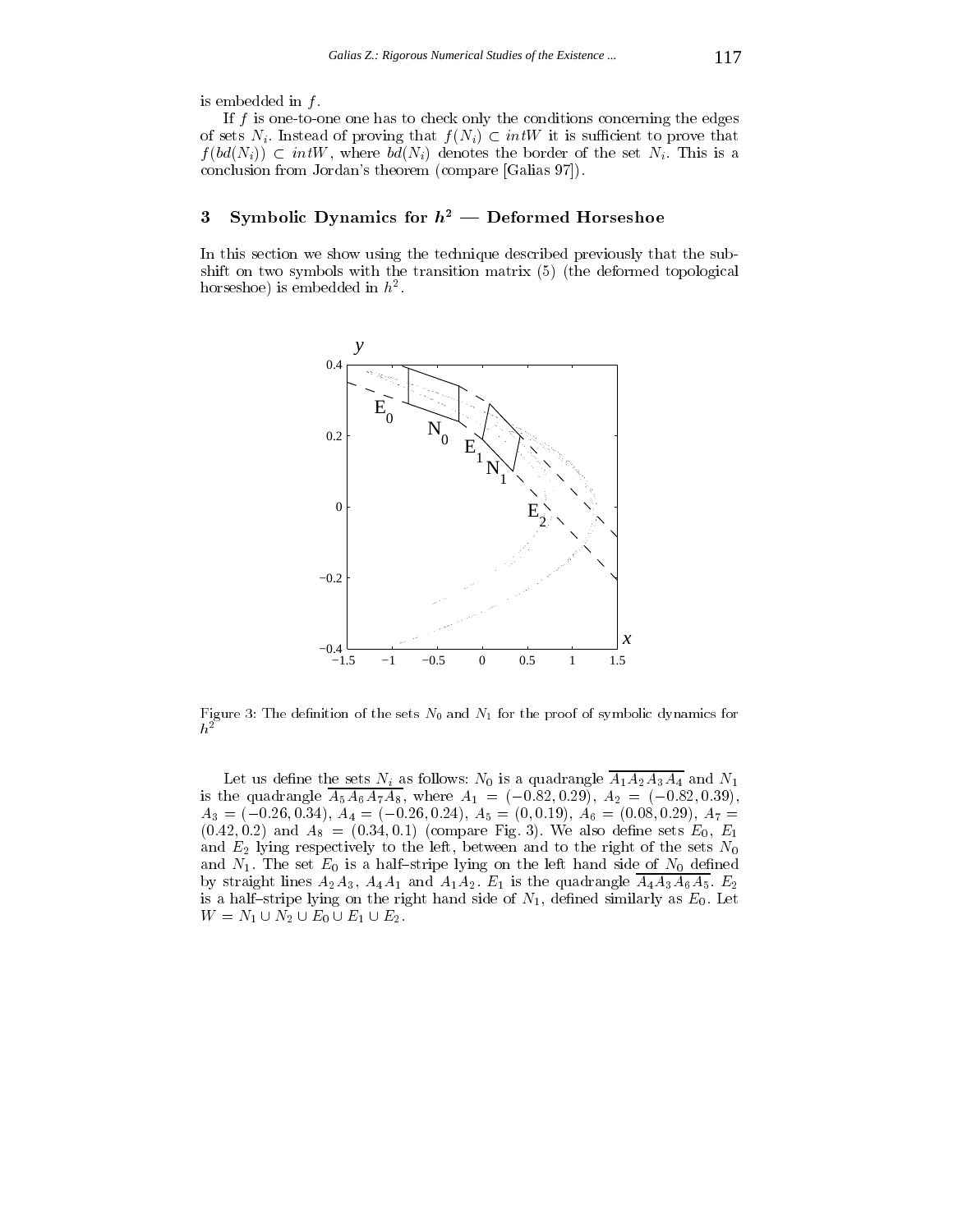

Figure 4: (a) the covering of the vertical edges of  $N_0$  and  $N_1$  with rectangles (notice that the rectangles covering edges of  $N_0$  are very thin as these edges are parallel to the  $y$  axis) and its image under  $h^-$ , (b) the covering of horizontal edges of  $N_0$  and  $N_1$  and its image under  $h^2$  obtained in computer assisted proof

With the computer assistance we have proved that the image of  $N_0$  covers horizontally  $N_0$  and  $N_1$  and the image of  $N_1$  covers horizontally  $N_0$ . This is formally written in the following lemma.

#### Lemma 3.

1.  $h^{-}(A_1A_2) \subset E_2$  and  $h^{-}(A_3A_4) \subset E_0$ ,  $Z$ .  $h^{-}(A_5A_6) \subset E_0$  and  $h^{-}(A_7A_8) \subset E_1$ ,  $\sigma$ . h  $(A_1A_4)$ , h  $(A_2A_3)$ , h  $(A_5A_8)$ , h  $(A_6A_7) \subset$  the W.

Proof. For the proof of 1 and 2 we have covered the vertical edges A1A2, A3A4, A5A6 and A7A8 by 1, 1, 1 and 3 rectangles respectively. Using interval arithmetic we have proved that their images under  $h^2$  are enclosed in the appropriate sets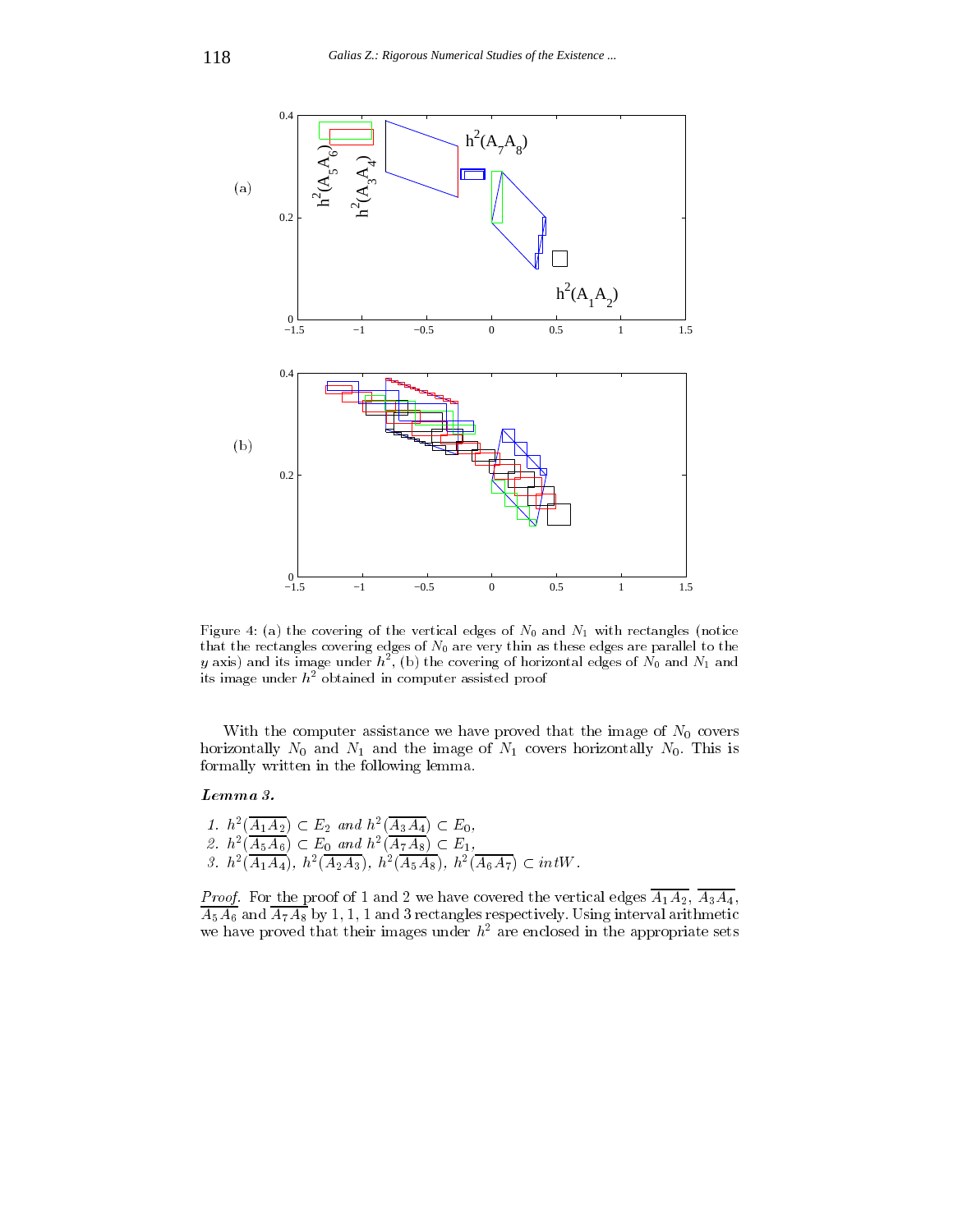$E_i$ . The covering of vertical edges with rectangles (two-dimensional intervals) and their images under  $h^2$  computed during the proof are shown in Fig. 4a. One can clearly see that  $h^-(A_1A_2)$  hes on the right hand side of  $N_1$ ,  $h^-(A_3A_4)$  and  $\mu$  (A5A6) he on the left hand side of N<sub>0</sub> and  $\mu$  (A7A8) hes between N<sub>0</sub> and N<sub>1</sub>.

For the proof of 3 we have covered the horizontal edges  $\overline{A_1A_4}$ ,  $\overline{A_2A_3}$ ,  $\overline{A_5A_8}$ and  $\overline{A_6A_7}$  by 9, 11, 4 and 4 rectangles respectively. The covering of horizontal edges with rectangles and their images under  $h<sup>2</sup>$  are shown in Fig. 4b. We have checked that the images are enclosed within the set intW.

For the whole proof of the existence of symbolic dynamics for  $\mu$  –it was sumcient to compute images of  $34$  rectangles under  $\hbar$  .

From Lemma 3 and Theorem 2 it follows that for every sequence of symbols and the contract a point  $\mathbf{r}$  and  $\mathbf{r}$  is a point  $\mathbf{r}$  such that  $\mathbf{r}$  is a point  $\mathbf{r}$  and  $\mathbf{r}$  is a point  $\mathbf{r}$  and  $\mathbf{r}$  is a point  $\mathbf{r}$  and  $\mathbf{r}$  is a point  $\mathbf{r}$  is a point  $\mathbf{$ 

 $h^{-1}(x) \in N_{a_i}$  for  $i = 0, \ldots, n-1$  and  $h^{-1}(x) = x$ .

In particular for every positive integer n there exists a periodic point of  $h^2$  with period n. Hence for every even integer n there exists a periodic point of the Henon map with period  $n$ . In this way we have also proved that the subshift on two symbols with the transition matrix (5) is embedded in  $\hbar^2$ .

## 4 Symbolic Dynamics for  $h^7$  — Topological Horseshoe

In [Zgliczynski 97b] the author introduced the quadrangles  $N_0 = \overline{A_1 A_2 A_3 A_4}$ ,  $N_1 = \overline{A_5A_6A_7A_8}$  shown in Fig. 5 (notice that they are different to the sets define the previous section of  $\mu$  and  $\mu$  and  $\mu$  and  $\mu$  and  $\mu$ - A3 A3 E1:691; A4 E1:691; O:01), A4 E1:01; O:01; O:01; O:01; O:01; O:01; O:01; O:01; O:01; O:01; O:01; O:01; O  $A_7 = (0.755, 0.28)$  and  $A_8 = (0.62, 0.01)$ . He also defined the set  $E_0$  as a part of the plane lying above the straight line  $A_1A_4$  and on the left hand side of line  $A_1A_2, E_1 = \overline{A_4A_3A_6A_5}$  and the set  $E_2$  consisting of points lying below line  $A_5A_8$ or below line  $A_6A_7$  and one the right hand side of line  $A_7A_8$ . The set W is defined as before as <sup>W</sup> <sup>=</sup> N0 [ N1 [ E0 [ E1 [ E2. For these sets using the technique of TS-maps he proved the existence of the topological horseshoe. He proved that the full shift on two symbols with the transition matrix (2) is embedded within the map  $n^+$ . Zgliczynski did not use the interval arithmetic. Instead he computed  $\,$ the  $7<sup>th</sup>$  iteration of the Hénon map at some points and estimated the position of nearby points after seven iterations by means of Lipschitz constant of the Henon  $\max$  the proof required computation of  $\kappa$  for approximately 60000 points.

Using the same sets  $N_i$  and  $E_i$  we have repeated the proof. In order to prove the existence of symbolic dynamics associated with the full shift we have to prove that the images of  $N_0$  and  $N_1$  under  $n$  -cover horizontally the set  $N_0 \cup N_1$ .

**Lemma 4.** The image of  $N_0$  under  $h^7$  covers horizontally  $N_0$  and  $N_1$ , i.e.,

$$
h^7(A_1A_2) \subset E_2
$$
 and  $h^7(A_3A_4) \subset E_0$ ,  
\n $h^7(\overline{A_1A_4}), h^7(\overline{A_2A_3}) \subset intW$ .

The image of  $N_1$  under h7 covers horizontally  $N_0$  and  $N_1, i.e.,$ 

$$
h^7(A_5A_6) \subset E_0 \text{ and } h^7(A_7A_8) \subset E_2,
$$
  

$$
h^7(\overline{A_5A_8}), h^7(\overline{A_6A_7}) \subset intW.
$$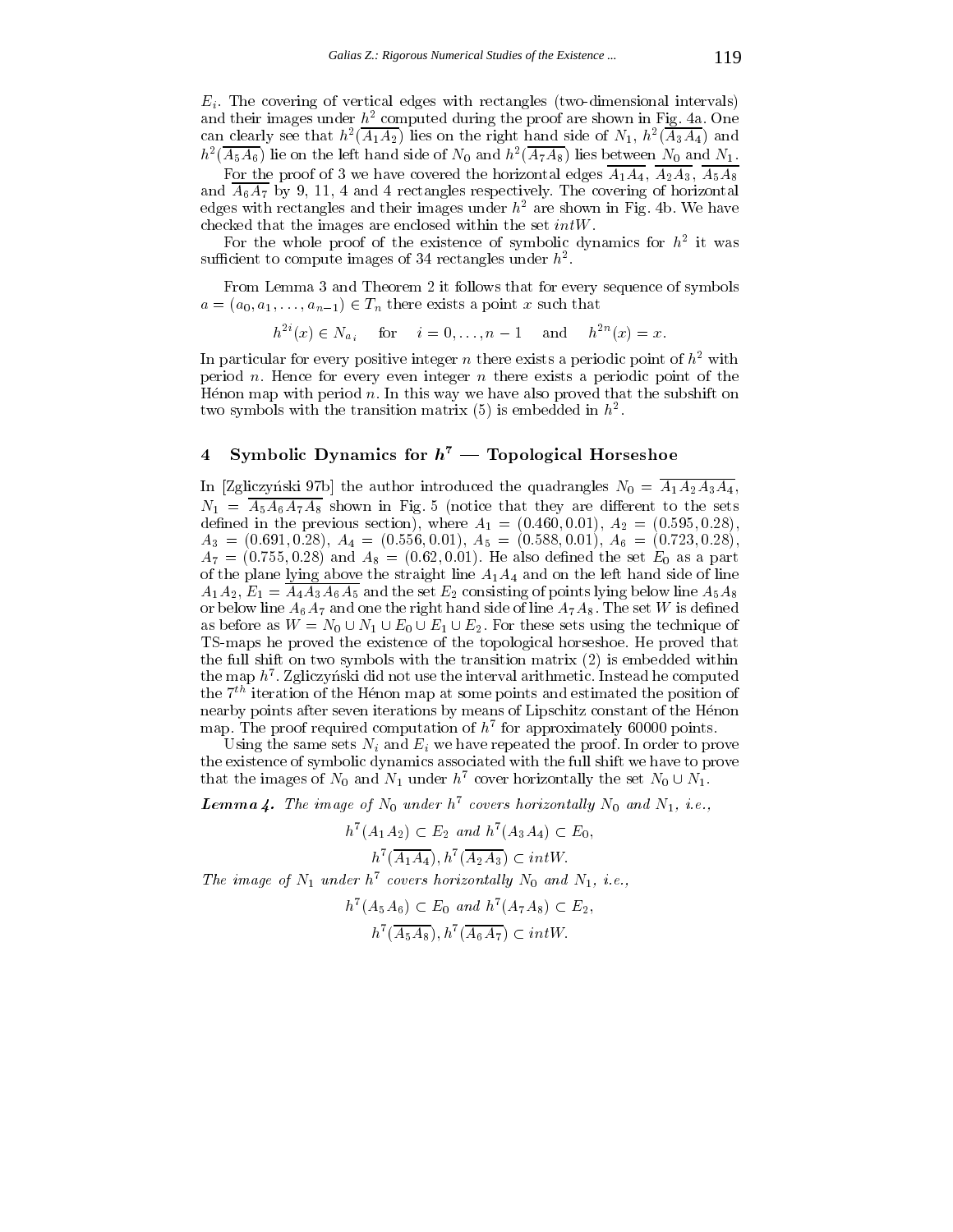

 $h^7$ 



Figure 6: (a) the covering of the vertical edges of  $N_0$  and  $N_1$  with rectangles and their images under  $n^{\prime}$  , (b) the covering of horizontal edges of  $N_0$  and  $N_1$  and their images under $\,h^7$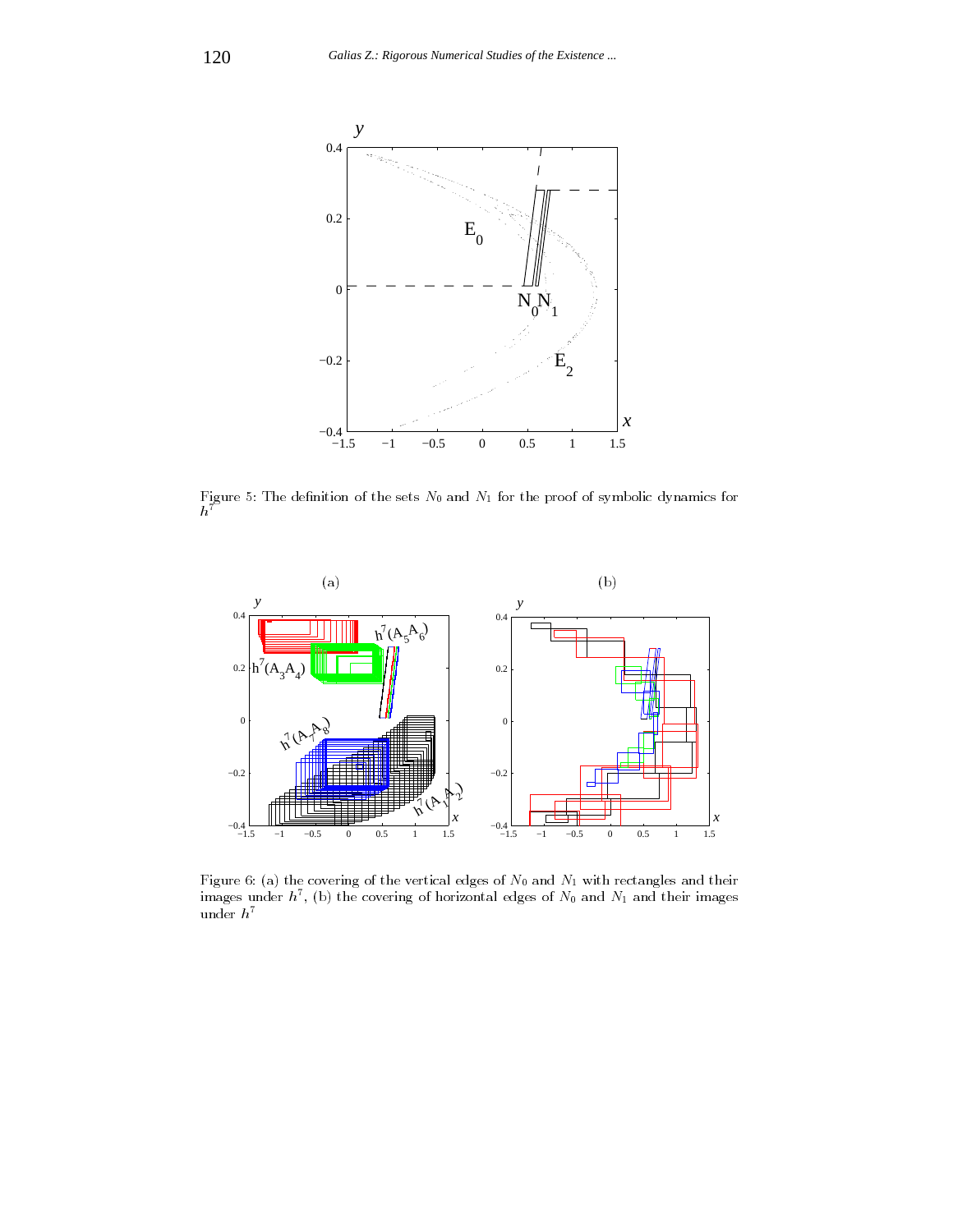Proof. The proof was carried out using interval arithmetic. The covering of vertical edges with rectangles and their images under  $h^7$  are shown in Fig. 6a. Similar covering of horizontal edges and its image are shown in Fig. 6b. We have checked that they are enclosed in appropriate sets. For the proof of the existence of topological horseshoe it was sufficient to compute the images of 131 rectangles under  $\mathbf{u}$  . The set of  $\mathbf{u}$ 

Notice that the number of rectangles for which the image is computed is significantly reduced when compared to the original proof. Probably Zgliczynski overestimated the error (he did not use the interval arithmetic).

## 5 Periodic Points with Periods  $n \geq 7$ ,  $n \neq 9$

Lemma 4 states that the images of sets  $N_i$  under  $h^7$  covers horizontally the sets  $N_0$  and  $N_1$ . It follows that for every natural n there exists a periodic point of  $h$  with period 7n. In order to prove the existence of periodic points with other periods we have checked the positions of  $N_0$  and  $N_1$  under  $n^*$ , for  $i = 1, \ldots, 6$ .

#### Lemma 5.

 $where$ 

1. The set  $n^-(N_0)$  covers  $N_1, i.e.,$ 

$$
h^1(\overline{A_1A_2}) \subset E_2, h^1(\overline{A_3A_4}) \subset E_1 \cup N_0 \cup E_0,
$$
\n(6)

$$
h^1(\overline{A_2A_3}), h^1(\overline{A_4A_1}) \subset intW. \tag{7}
$$

The set  $\mu$  (iv<sub>0</sub>) covers iv<sub>0</sub>, i.e.,

$$
h^{2}(\overline{A_{1}A_{2}}) \subset E_{0}, h^{2}(\overline{A_{3}A_{4}}) \subset E_{1} \cup N_{1} \cup E_{2},
$$
\n(8)

$$
h^2(\overline{A_2A_3}), h^2(\overline{A_4A_1}) \subset intW. \tag{9}
$$

The set  $h^*(N_0)$  for  $i = 3,\ldots, 6$  covers both of the sets  $N_0$  and  $N_1, i.e.,$ 

$$
h^{3}(\overline{A_{1}A_{2}}), h^{4}(\overline{A_{3}A_{4}}), h^{5}(\overline{A_{1}A_{2}}), h^{6}(\overline{A_{3}A_{4}}) \subset E_{2}, \tag{10}
$$

$$
h^{3}(\overline{A_{3}A_{4}}), h^{4}(\overline{A_{1}A_{2}}), h^{5}(\overline{A_{3}A_{4}}), h^{6}(\overline{A_{1}A_{2}}) \subset E_{0}, \qquad (11)
$$

$$
h^{i}(\overline{A_2A_3}), h^{i}(\overline{A_4A_1}) \subset intW \text{ for } i = 3, ..., 6. \tag{12}
$$

z. Images of eages of  $N_1$  under  $n$  (for  $i = 1, \ldots, 0$ ) have empty intersection with the sets  $N_0$  and  $N_1$ .

$$
h1(L), h3(L), h5(L) \subset E0 and h2(L), h4(L), h6(L) \subset E2,
$$
  
re L is any of the edges  $\overline{A_5A_6}$ ,  $\overline{A_6A_7}$ ,  $\overline{A_7A_8}$ ,  $\overline{A_8A_5}$ .

Proof. For the proof the edges A1A2, A2A3, A3A4, A4A1, A5A6, A6A7, A7A8 and  $\overline{A_8A_5}$  were covered by 19, 11, 42, 11, 35, 7, 16, and 7 rectangles respectively. The images of these rectangles under  $h^i$  for  $i = 1, \ldots, 6$  were computed. We have checked that the conditions  $(6)$ ... $(12)$  are fulfilled.

The results proved in lemmas 4 and 5 are summarized in Table 1. Using these results one can easily prove the existence of periodic points for all periods greater or equal to 7 with the exception of period 9.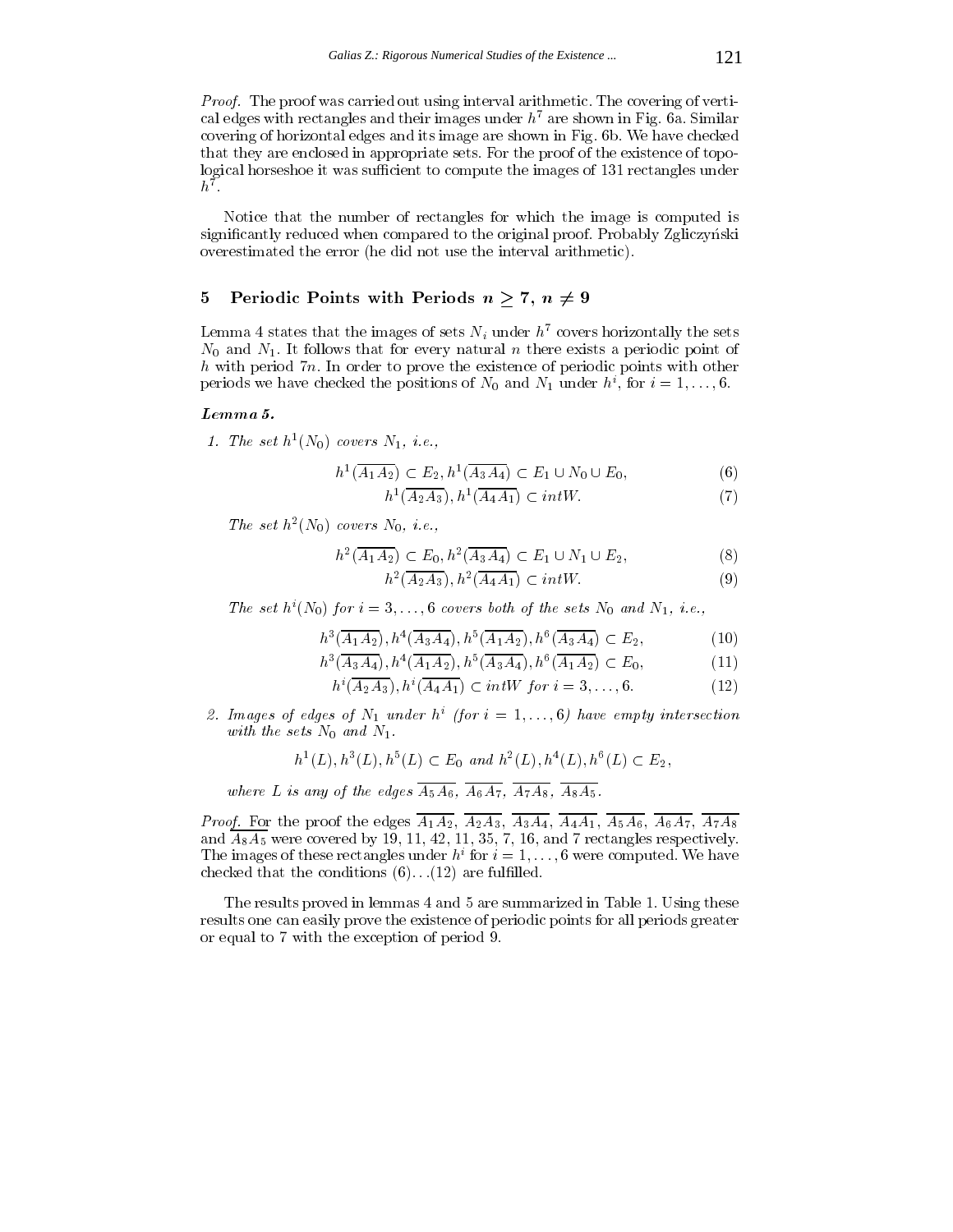| $ h^i(N_0) $          | $h^i(N_1)$ |
|-----------------------|------------|
| /V 1                  |            |
| $N_0$                 |            |
| $3 N_0,N_1 $          |            |
| $4 N_0,N_1 $          |            |
| $5 N_0,N_1$           |            |
| $6 N_0,N_1 $          |            |
| $N_0, N_1   N_0, N_1$ |            |

Table 1: Images of  $N_0$  and  $N_1$  under  $h^i$  ( $i = 1, \ldots, 7$ ). In the second and third columns the sets which are covered horizontally by  $h^{i}(N_0)$  and  $h^{i}(N_1)$  are given

**Lemma 6.** For every integer  $n \geq 1$ ,  $n \neq 3$  there exist periodic point of h with period n.

Proof. As an example we show how to prove the existence of period-8 orbit. Let us consider the set  $N_1$ . As it follows from lemma 4 the image of  $N_1$  under  $h^7$ covers  $N_0$ . From lemma 5 it follows that  $h(N_0)$  covers  $N_1$ . Hence it is clear that  $h^-(N_1)$  covers  $N_1$ . Using similar argument as for the TS-maps one can prove that there exists a point x within  $N_1$  such that  $h_-(x) = x$ . Now it is sumplement to prove that 8 is the minimal period of x. But this is clear as  $h^{i}(N_1)$  has empty intersection with  $N_1$  for  $i = 1, \ldots, 6$ .

#### 6 Periodic Points with Periods 1, 3, 5 and 9

So far we have shown that there exist periodic points with all periods but 1, 3, 5 and 9. The existence of a fixed point can be proved analytically. There exist two such points  $(x_1, bx_1)$  and  $(x_2, bx_2)$  where

$$
x_{1,2} = \frac{b - 1 \pm \sqrt{(1 - b)^2 + 4a}}{2a}.
$$

One of the fixed points is embedded within the numerically observed strange attractor.

In order to decide the existence of periodic points with periods 3, 5 and 9 with the set M = [5; 5] will be interval Newton method we have used the interval Newton methods in [Alefeld 94, Götz 94]. This method allows to prove the existence and uniqueness of fixed points within specific interval. It also allows to exclude the existence of a fixed point within a given interval. The idea is to divide the set  $M$  into small subsets for which assumptions of the interval Newton method can be checked. Using this technique we have proved the following lemma.

 $\blacksquare$  ...  $\blacksquare$  ...  $\blacksquare$  ...  $\blacksquare$  ...  $\blacksquare$  ...  $\blacksquare$  ...  $\blacksquare$  ...  $\blacksquare$  ...  $\blacksquare$  ...  $\blacksquare$  ...  $\blacksquare$ 

- 1. There exists no periodic point with period 3 within the set M.
- $\sim$  1 here exists no periodic point with period 5 within the set  $M$  .  $\sim$
- 3. There exist 6 period-9 orbits within M.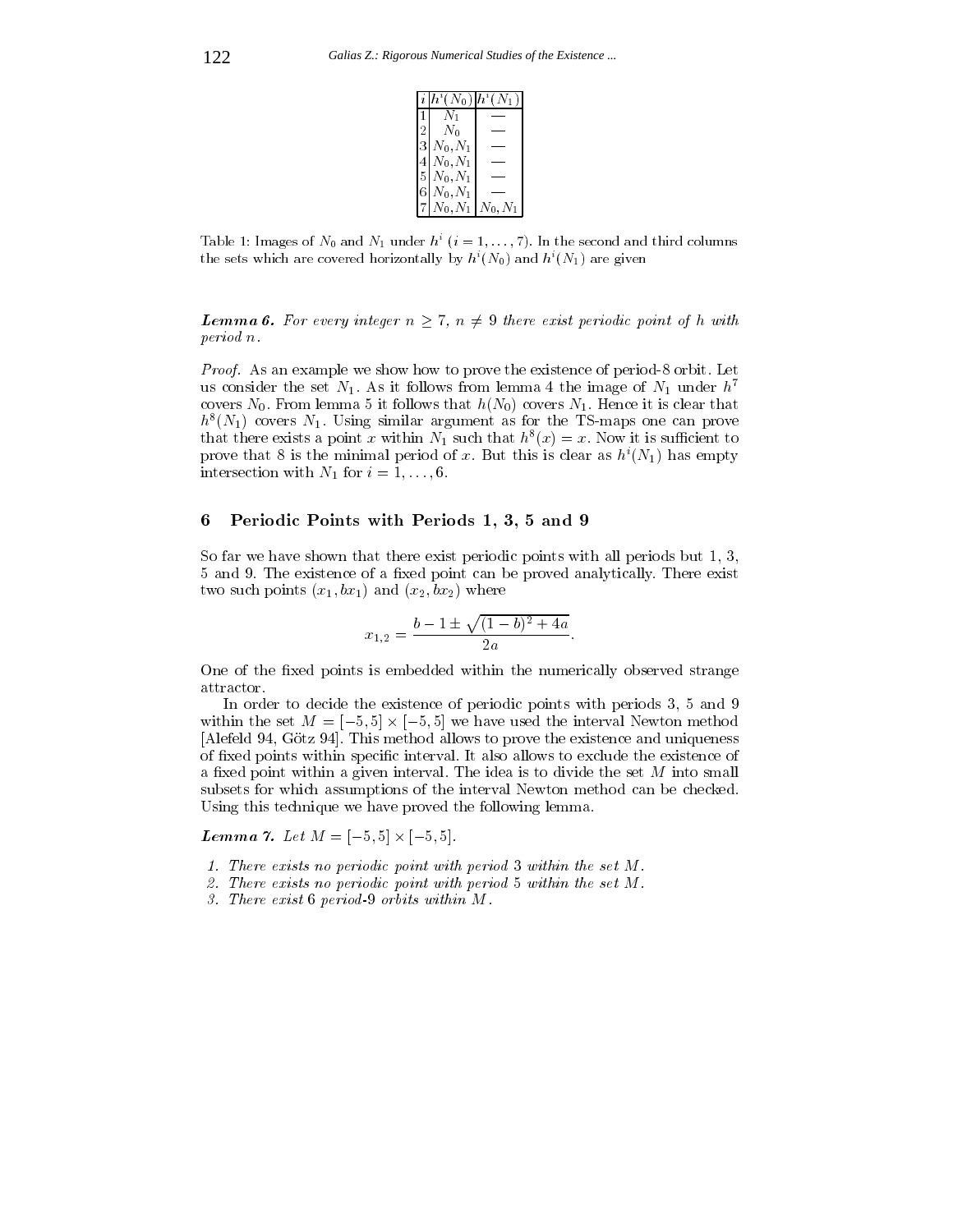Proof. To prove part 1 we have covered the set M by 493 rectangles. Using the interval Newton method we have proved that there are no period-3 orbits within any of these rectangles. Similarly using 4241 rectangles for the covering of M we have proved that there are no period-5 orbits within  $M$ . For the proof of part 3 the set M was covered by 2974053 rectangles. We have proved the existence of exactly 54 periodic points with period 9 within  $M$  which correspond to 6 different period-9 orbits.

## 7 Conclusions

In this paper we have shown rigorously with computer assistance that

- A. the subshift on two symbols corresponding to the deformed horseshoe is embedded in  $h^2$ , ,
- B. the full shift on two symbols corresponding to the topological horseshoe is embedded in  $\mu^*,$
- C. h has periodic points of all periods but 3 and 5,
- D. <sup>h</sup> has no periodic points with periods 3 and 5 within the set [5; 5] [5; 5].

I he symbolic dynamics for  $h^2$  and  $h^2$  is proved for invariant sets embedded in the strange attractor observed numerically. Also all the periodic orbits the existence of which is proved (apart from one of the fixed points) lie in the region where the strange attractor is observed. This indicates that the dynamics of the system is very complicated. However the existence of a strange attractor for classical values of parameters still remains an open problem.

#### Acknowledgments

This work was sponsored Polish Scientific Grant no. 0449/P3/94/06 and by the University of Mining and Metallurgy, grant no. 10.120.132. The author would like to acknowledge fruitful discussions with Dr. Piotr Zgliczyński.

## References

- [Alefeld 94] Alefeld, G.; "Inclusion methods for systems of nonlinear equations  $-$  the interval Newton method and modications"; Topics in Validated Computations, J. Herzberger ed., Elsevier Science 1994, 7-26.
- [Götz 94] Götz, A.; "Inclusion Methods for Systems of Nonlinear The Interval Newton Method and Modications"; in Topics in Validated Computations, ed. J. Herzberger, 1994, Elsevier Science B.V., 7-26.
- [Galias 97] Galias, Z.; \Positive topological entropy of Chua's circuit: a computer assisted proof"; Int. J. Bifurcation and Chaos,  $7, 2$  (1997), 331–349.
- [Galias, Zgliczynski 96] Galias, Z., Zgliczynski, P.; \Computer assisted proof of chaos in the Lorenz system", IMUJ preprint 1996/23, accepted for publication in Physica D.
- [Guckenheimer, Holmes 83] Guckenheimer, J., Holmes, P.; \Nonlinear Oscillations,Dynamical Systems, and Bifurcations of Vector Fields"; Springer{Verlag, 1983.
- [Henon 76] M. Henon; "A two dimensional map with a strange attractor"; Commun. Math. Phys., 50, 1976, 463.